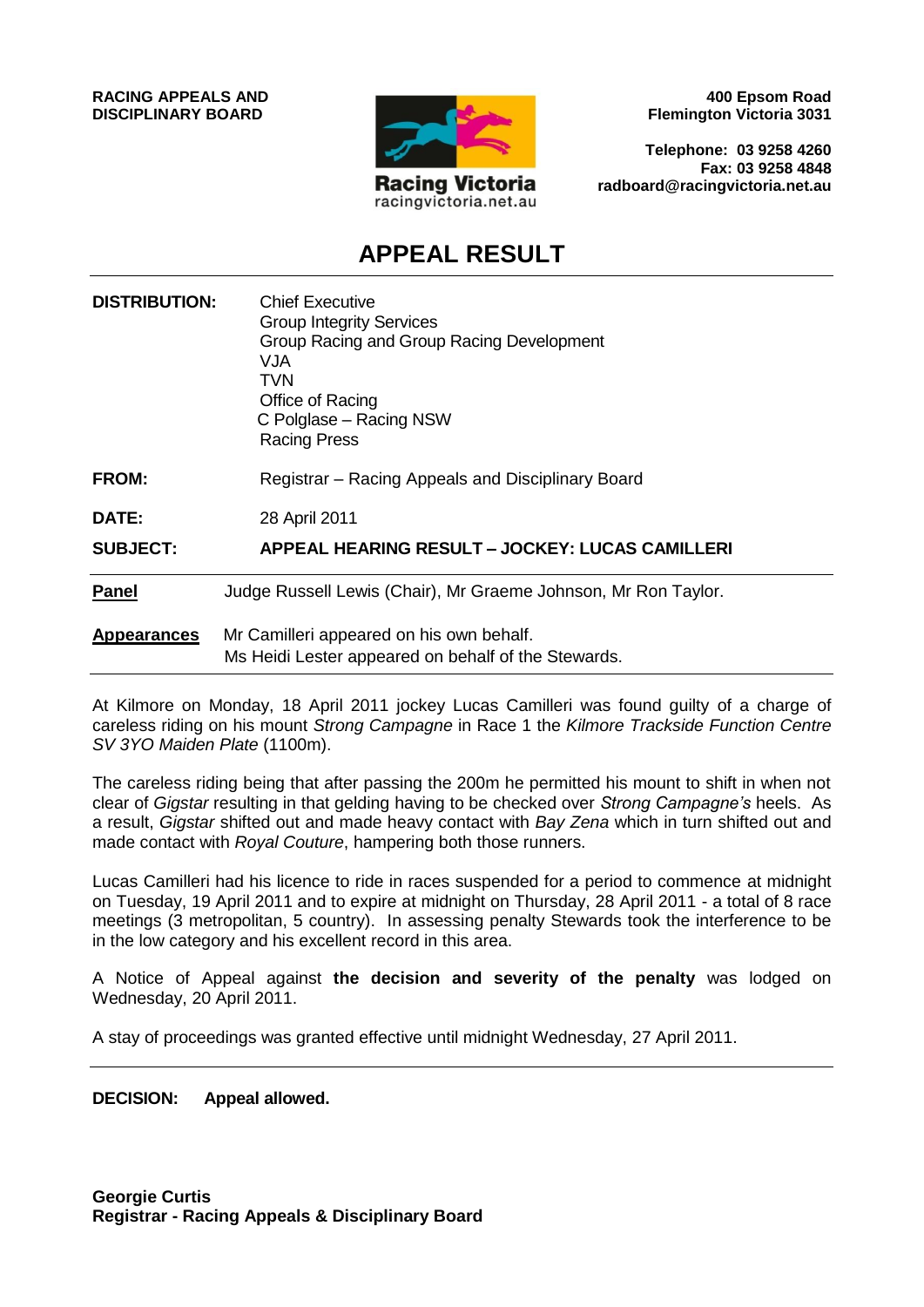# **TRANSCRIPT OF PROCEEDINGS**

# **RACING APPEALS AND DISCIPLINARY BOARD**

\_\_\_\_\_\_\_\_\_\_\_\_\_\_\_\_\_\_\_\_\_\_\_\_\_\_\_\_\_\_\_\_\_\_\_\_\_\_\_\_\_\_\_\_\_\_\_\_\_\_\_\_\_\_\_\_\_\_\_\_\_\_\_

**HIS HONOUR JUDGE R.P.L. LEWIS, Chairman MR G. JOHNSON MR R. TAYLOR**

### **EXTRACT OF PROCEEDINGS**

### **DECISION**

# **IN THE MATTER OF THE KILMORE TRACKSIDE FUNCTION CENTRE SUPER VOBIS THREE-YEAR-OLD MAIDEN PLATE OVER 1100 METRES AT KILMORE ON 18/4/11**

# **JOCKEY: LUCAS CAMILLERI**

#### **MELBOURNE**

#### **THURSDAY, 28 APRIL 2011**

MS H. LESTER appeared on behalf of the RVL Stewards

MR L. CAMILLERI appeared on his own behalf